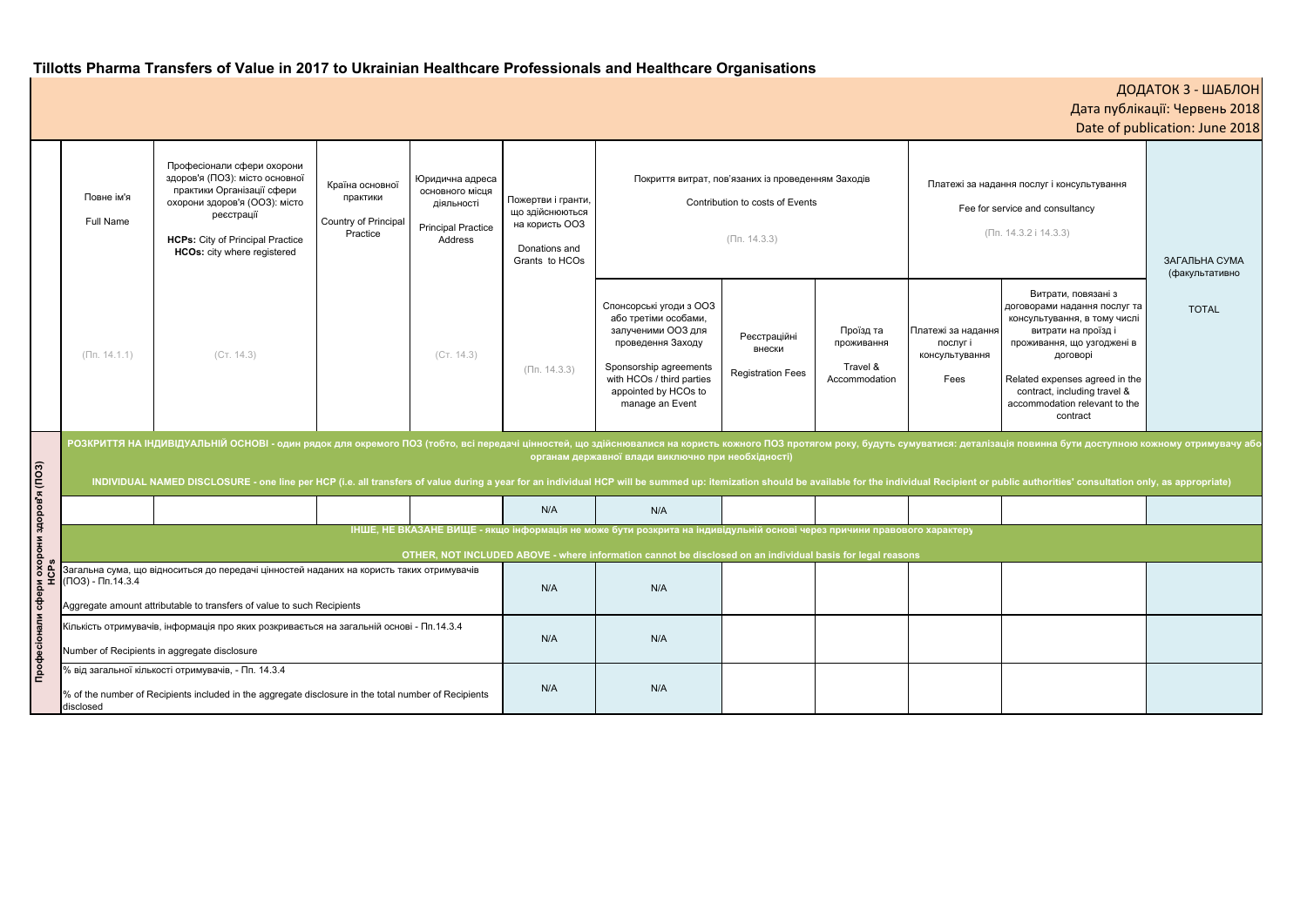| (003)                                             | РОЗКРИТТЯ НА ІНДИВІДУАЛЬНІЙ ОСНОВІ-- один рядок для окремої ООЗ (тобто всі передачі цінностей, що здійснювалися на користь окремої ООЗ протягом календарного року, будуть сумуватися: деталізація повинна бути доступною кожно<br>отримувачу або органам державної влади виключно при необхідності)<br>INDIVIDUAL NAMED DISCLOSURE - one line per HCO (i.e. all transfers of value during a year for an individual HCO will be summed up: itemization should be available for the individual Recipient or public authorities' consult |                                                                                                                                                            |  |  |  |  |  |  |  |  |  |
|---------------------------------------------------|---------------------------------------------------------------------------------------------------------------------------------------------------------------------------------------------------------------------------------------------------------------------------------------------------------------------------------------------------------------------------------------------------------------------------------------------------------------------------------------------------------------------------------------|------------------------------------------------------------------------------------------------------------------------------------------------------------|--|--|--|--|--|--|--|--|--|
|                                                   |                                                                                                                                                                                                                                                                                                                                                                                                                                                                                                                                       |                                                                                                                                                            |  |  |  |  |  |  |  |  |  |
| <b>Odors</b>                                      | ІНШЕ, НЕ ВКАЗАНЕ ВИЩЕ - якщо інформація не може бути розкрита на індивідульній основі через причини правового характеру<br>OTHER, NOT INCLUDED ABOVE - where information cannot be disclosed on an individual basis for legal reasons                                                                                                                                                                                                                                                                                                 |                                                                                                                                                            |  |  |  |  |  |  |  |  |  |
| <b>OXOPO</b><br>HCOS                              | Загальна сума, що відноситься до передачі цінностей наданих на користь таких отримувачів<br>$\big($ (OO3) - $\Pi$ n. 14.3.4                                                                                                                                                                                                                                                                                                                                                                                                           |                                                                                                                                                            |  |  |  |  |  |  |  |  |  |
| copep                                             | Aggregate amount attributable to transfers of value to such Recipients<br>Кількість отримувачів, інформація про яких розкривається на загальній основі -Пп.14.3.4                                                                                                                                                                                                                                                                                                                                                                     |                                                                                                                                                            |  |  |  |  |  |  |  |  |  |
| Number of Recipients in aggregate disclosure<br>ā |                                                                                                                                                                                                                                                                                                                                                                                                                                                                                                                                       |                                                                                                                                                            |  |  |  |  |  |  |  |  |  |
|                                                   | disclosed                                                                                                                                                                                                                                                                                                                                                                                                                                                                                                                             | % від загальної кількості отримувачів - Пп. 14.3.4<br>% of the number of Recipients included in the aggregate disclosure in the total number of Recipients |  |  |  |  |  |  |  |  |  |
|                                                   | ЗАГАЛЬНЕ РОЗКРИТТЯ<br><b>AGGREGATE DISCLOSURE</b>                                                                                                                                                                                                                                                                                                                                                                                                                                                                                     |                                                                                                                                                            |  |  |  |  |  |  |  |  |  |
|                                                   | Переказ цінностей у зв'язку з проведенням досліджень і розробок, як це визначено у Пункті 14.3.6<br>Transfers of Value re Research & Development as defined                                                                                                                                                                                                                                                                                                                                                                           |                                                                                                                                                            |  |  |  |  |  |  |  |  |  |

| уватися: деталізація повинна бути доступною кожному<br>r public authorities' consultation only, as appropriate) |  |            |  |  |  |  |  |  |  |
|-----------------------------------------------------------------------------------------------------------------|--|------------|--|--|--|--|--|--|--|
|                                                                                                                 |  |            |  |  |  |  |  |  |  |
|                                                                                                                 |  |            |  |  |  |  |  |  |  |
|                                                                                                                 |  |            |  |  |  |  |  |  |  |
|                                                                                                                 |  |            |  |  |  |  |  |  |  |
|                                                                                                                 |  |            |  |  |  |  |  |  |  |
|                                                                                                                 |  |            |  |  |  |  |  |  |  |
|                                                                                                                 |  | 15'694 EUR |  |  |  |  |  |  |  |